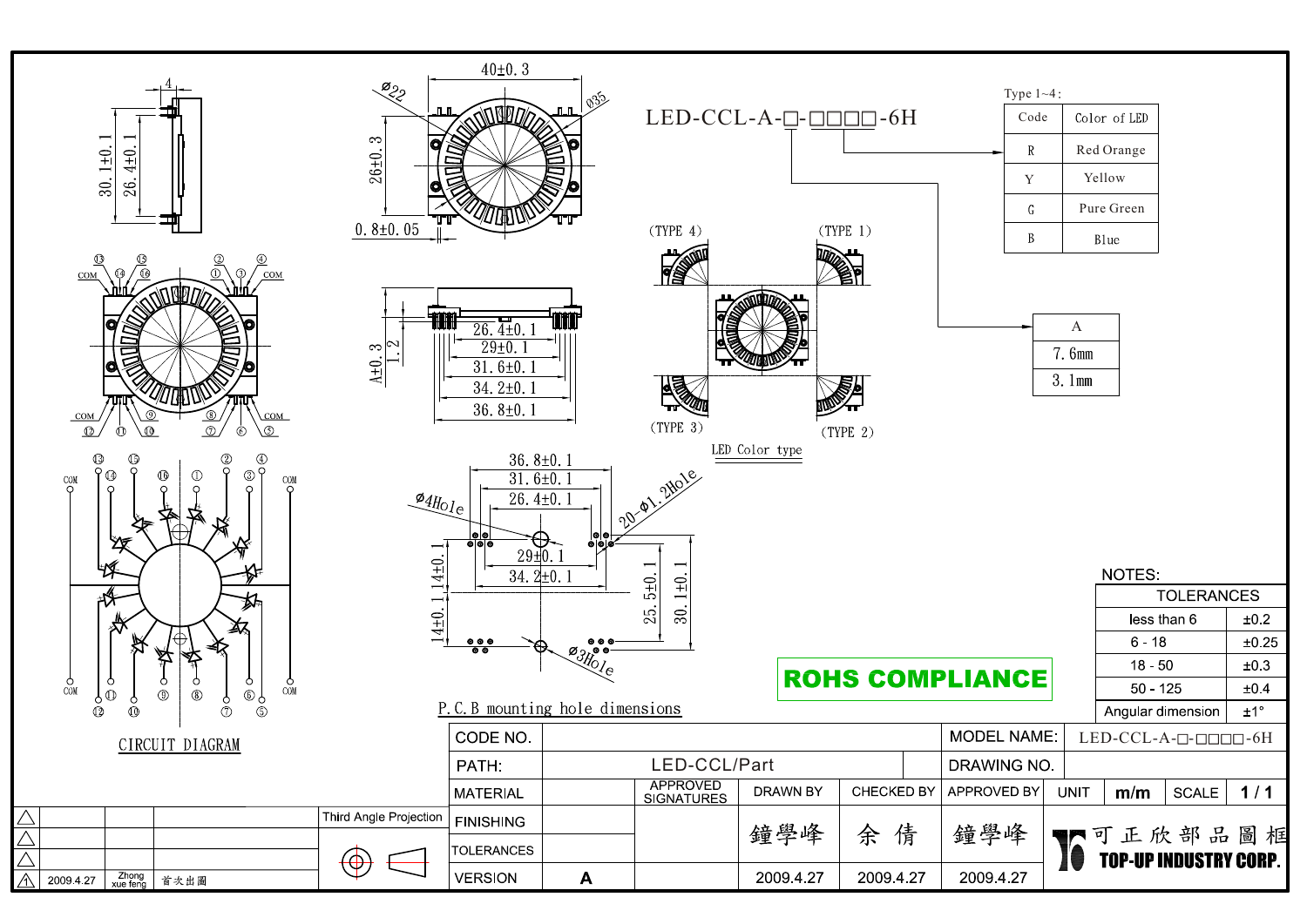# **SUPER PURE GREEN (AlGaInP/GaAs)**

### **ABSOLUTE MAXIMUM RATING AT Ta=25°C**

| <b>Parameter</b>                              | <b>Symbol</b>  | pure green                            |
|-----------------------------------------------|----------------|---------------------------------------|
| Power dissipation per dice                    | $P_{AD}$       |                                       |
| Continuous forward current per dice           | $I_{AF}$       | 25                                    |
| Peak current per dice (duty cycle 1/10, 1kHz) | ${\rm I_{PF}}$ |                                       |
| Reverse voltage per dice                      |                |                                       |
| Operating temperature                         | <b>TOPR</b>    | -40 $^{\circ}$ C to +105 $^{\circ}$ C |
| Storage temperature                           | $T_{STG}$      | -40 $^{\circ}$ C to +105 $^{\circ}$ C |

### **ELECTRICAL – OPTICAL CHARACTERISTICS AT Ta=25°C**

|           | <b>Characteristic</b>               | <b>Symbol</b>             | <b>Condition</b> | Min.                     | <b>Type</b> | Max.                     | Unit    |
|-----------|-------------------------------------|---------------------------|------------------|--------------------------|-------------|--------------------------|---------|
|           | Forward Voltage                     | $\rm V_F$                 | $I_F = 20mA$     | 2.8                      | 3.2         | 3.6                      |         |
|           | <b>Reverse Current</b>              | $1_{R}$                   | $V_R = 5V$       | $\overline{\phantom{a}}$ |             |                          | $\mu A$ |
|           | Peak Wavelength                     | $\mathsf{A}_{\mathrm{P}}$ | $I_F = 20mA$     |                          | 517         | $\overline{\phantom{a}}$ | nm      |
|           | Dominant Wavelength                 | λd                        | $I_F = 20mA$     | 500                      |             | 535                      | nm      |
| Luminous  | Per segment                         |                           | $I_F = 20mA$     | 160                      |             | 350                      |         |
| Intensity | Per Decimal Point                   | $I_{\rm V}$               |                  |                          |             | $\blacksquare$           | mcd     |
|           | <b>Spectrum Radiation Bandwidth</b> | Λλ                        | $I_F = 20mA$     |                          | 30          | -                        | nm      |

## **SUPER BRIGHT YELLOW (AlGaInP/GaAs)**

#### **ABSOLUTE MAXIMUM RATING AT Ta=25°C**

| <b>Parameter</b>                              | <b>Symbol</b> | <b>Super Bright Yellow</b>          |
|-----------------------------------------------|---------------|-------------------------------------|
| Power dissipation per dice                    | $P_{AD}$      |                                     |
| Continuous forward current per dice           | $I_{AF}$      | 25                                  |
| Peak current per dice (duty cycle 1/10, 1kHz) | $I_{PF}$      | 90                                  |
| Reverse voltage per dice                      | $\rm V_R$     |                                     |
| Operating temperature                         | $1_{\rm OPR}$ | $-40^{\circ}$ C to $+105^{\circ}$ C |
| Storage temperature                           | $T_{\rm STG}$ | $-40^{\circ}$ C to $+105^{\circ}$ C |

### **ELECTRICAL – OPTICAL CHARACTERISTICS AT Ta=25°C**

| Characteristic                      | <b>Symbol</b>             | <b>Condition</b> | Min.         | <b>Type</b>              | Max. | Unit |
|-------------------------------------|---------------------------|------------------|--------------|--------------------------|------|------|
| Forward Voltage                     | $\rm V_F$                 | $I_F = 20mA$     |              | 2.05                     | 2.4  |      |
| <b>Reverse Current</b>              | 1R                        | $V_R = 5V$       |              | $\overline{\phantom{a}}$ | 10   | μA   |
| Peak Wavelength                     | $\mathsf{V}^{\mathrm{b}}$ | $I_F = 20mA$     |              | 587                      | -    | nm   |
| Dominant Wavelength                 | $\lambda$ d               | $I_F = 20mA$     | 581          | 585                      | 589  | nm   |
| Per segment                         |                           |                  |              | $\overline{\phantom{0}}$ |      | mcd  |
| Per Decimal Point<br>Intensity      |                           |                  |              | $\overline{\phantom{0}}$ |      |      |
| <b>Spectrum Radiation Bandwidth</b> | Δλ                        | $I_F = 20mA$     |              | 15                       |      | nm   |
|                                     |                           | $I_{\rm V}$      | $I_F = 20mA$ |                          |      |      |

|             |             |             |             |             | APPD. | CHKD. I | DSGD.                                                         | <b>DOCUMENT NO.:</b> |            |
|-------------|-------------|-------------|-------------|-------------|-------|---------|---------------------------------------------------------------|----------------------|------------|
|             |             |             |             |             |       |         |                                                               | LED-CCL-A- -<br>-6H  |            |
|             |             |             |             |             |       |         |                                                               | <b>PAGE :</b>        | $1$ OF $7$ |
| <b>SYMB</b> | <b>DATE</b> | <b>APPD</b> | <b>CHKD</b> | <b>DSGD</b> |       |         | $\vert$ 2009.6.10 $\vert$ 2009.6.10 $\vert$ 2009.6.10 $\vert$ | <b>VERSION:</b>      |            |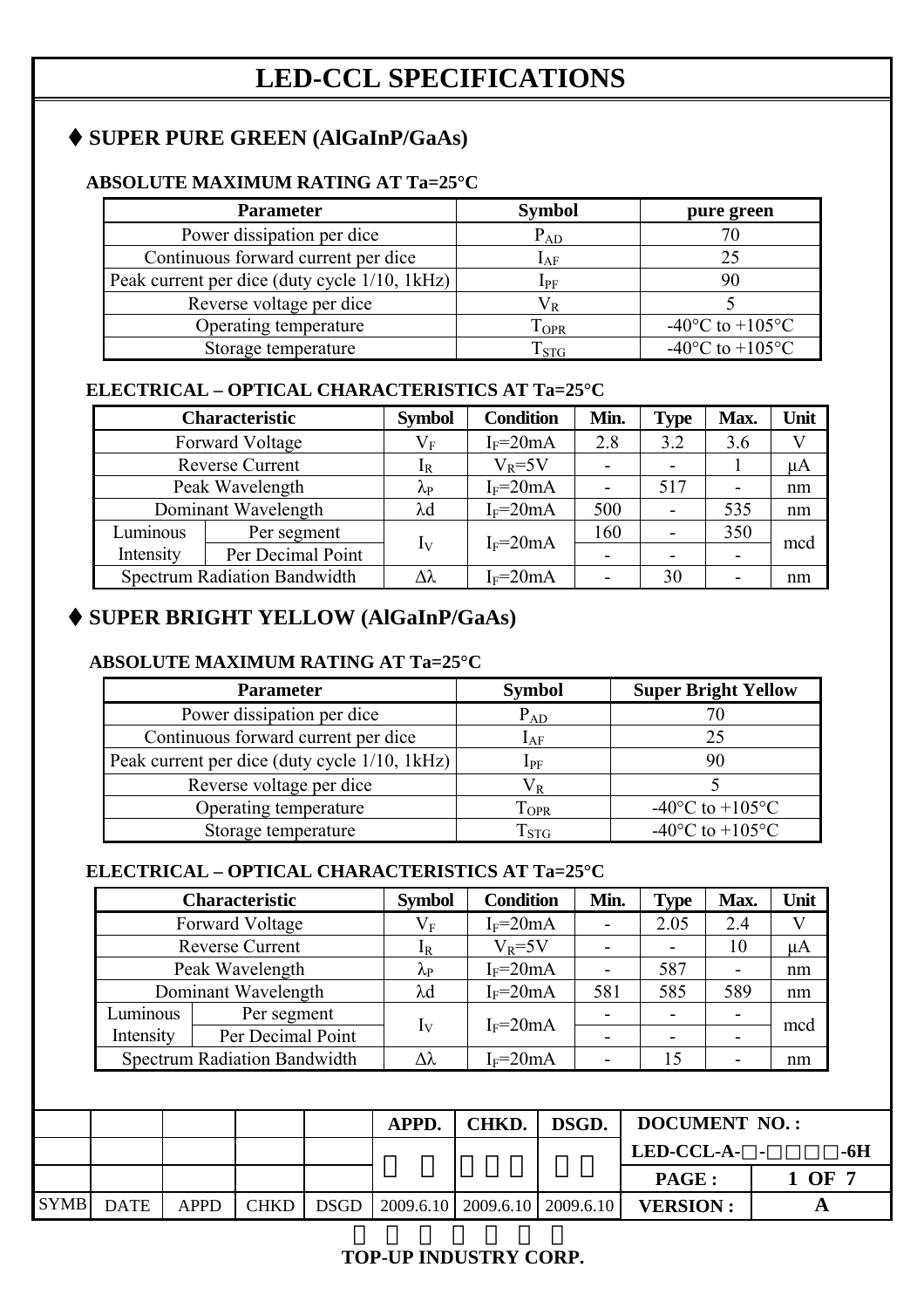## **SUPER BRIGHT BLUE (InGaN)**

#### **ABSOLUTE MAXIMUM RATING AT Ta=25**℃

| <b>Parameter</b>                              | <b>Symbol</b>                  | <b>Super Bright Blue</b>              |
|-----------------------------------------------|--------------------------------|---------------------------------------|
| Power dissipation per dice                    | $P_{AD}$                       | 120                                   |
| Continuous forward current per dice           | $I_{AF}$                       | 30                                    |
| Peak current per dice (duty cycle 1/10, 1kHz) | $I_{PF}$                       | 100                                   |
| Reverse voltage per dice                      | $\rm V_{\scriptscriptstyle R}$ |                                       |
| Operating temperature                         | $T_{\rm OPR}$                  | -40 $^{\circ}$ C to +105 $^{\circ}$ C |
| Storage temperature                           | $\mathrm{T_{STG}}$             | -40 $^{\circ}$ C to +105 $^{\circ}$ C |

#### **ELECTRICAL – OPTICAL CHARACTERISTICS AT Ta=25°C**

|           | <b>Characteristic</b>               | <b>Symbol</b>     | <b>Condition</b> | Min.           | <b>Type</b>              | Max.                     | Unit |
|-----------|-------------------------------------|-------------------|------------------|----------------|--------------------------|--------------------------|------|
|           | <b>Forward Voltage</b>              | $\rm V_F$         | $I_F = 20mA$     | 2.7            | 2.85                     | 3.0                      |      |
|           | <b>Reverse Current</b>              | $1_{\rm R}$       | $V_R = 5V$       | $\blacksquare$ | $\overline{\phantom{a}}$ | 10                       | uA   |
|           | Peak Wavelength                     | $\lambda_{\rm P}$ | $I_F = 20mA$     | $\blacksquare$ | 465                      | $\overline{\phantom{a}}$ | nm   |
|           | Dominant Wavelength                 | $\lambda$ d       | $I_F = 20mA$     | 450            | 465                      | 480                      | nm   |
| Luminous  | Per segment                         |                   |                  | 10             | 30                       | 40                       | mcd  |
| Intensity | Per Decimal Point                   | $I_{\rm V}$       | $I_F = 20mA$     |                | $\overline{\phantom{0}}$ |                          |      |
|           | <b>Spectrum Radiation Bandwidth</b> | Δλ                | $I_F = 20mA$     |                | 30                       |                          | nm   |

## **SUPER BRIGHT RED ORANGE (AlGaInP/GaAs)**

#### **ABSOLUTE MAXIMUM RATING AT Ta=25°C**

| <b>Parameter</b>                              | <b>Symbol</b>    | <b>Super Bright Red Orange</b>      |
|-----------------------------------------------|------------------|-------------------------------------|
| Power dissipation per dice                    | $P_{AD}$         |                                     |
| Continuous forward current per dice           | $\rm I_{AF}$     | 25                                  |
| Peak current per dice (duty cycle 1/10, 1kHz) | ${\rm I_{PF}}$   | 90                                  |
| Reverse voltage per dice                      | $\rm V_R$        |                                     |
| Operating temperature                         | <b>TOPR</b>      | $-40^{\circ}$ C to $+105^{\circ}$ C |
| Storage temperature                           | T <sub>STG</sub> | $-40^{\circ}$ C to $+105^{\circ}$ C |

### **ELECTRICAL – OPTICAL CHARACTERISTICS AT Ta=25°C**

|           | Characteristic                      | <b>Symbol</b>     | <b>Condition</b> | Min. | <b>Type</b> | Max. | Unit    |
|-----------|-------------------------------------|-------------------|------------------|------|-------------|------|---------|
|           | Forward Voltage                     | $\rm V_F$         | $I_F = 20mA$     | -    | 2.0         | 2.4  |         |
|           | <b>Reverse Current</b>              | 1R                | $V_R = 5V$       |      |             | 10   | $\mu A$ |
|           | Peak Wavelength                     | $\lambda_{\rm P}$ | $I_F = 20mA$     |      | 632         |      | nm      |
|           | Dominant Wavelength                 | $\lambda$ d       | $I_F = 20mA$     | 619  | 624         | 629  | nm      |
| Luminous  | Per segment                         | $I_{\rm V}$       | $I_F = 20mA$     |      | 35          |      |         |
| Intensity | Per Decimal Point                   |                   |                  |      | 35          |      | mcd     |
|           | <b>Spectrum Radiation Bandwidth</b> | Δλ                | $I_F = 20mA$     |      | 20          |      | nm      |

|           |             |           | <b>APPD.</b> | <b>CHKD.</b>                        | DSGD. | <b>DOCUMENT NO.:</b> |        |
|-----------|-------------|-----------|--------------|-------------------------------------|-------|----------------------|--------|
|           |             |           |              |                                     |       | LED-CCL-A- -         | -6H    |
|           |             |           |              |                                     |       | <b>PAGE:</b>         | 2 OF 7 |
| SYMB DATE | <b>APPD</b> | CHKD DSGD |              | $2009.6.10$ $2009.6.10$ $2009.6.10$ |       | <b>VERSION:</b>      |        |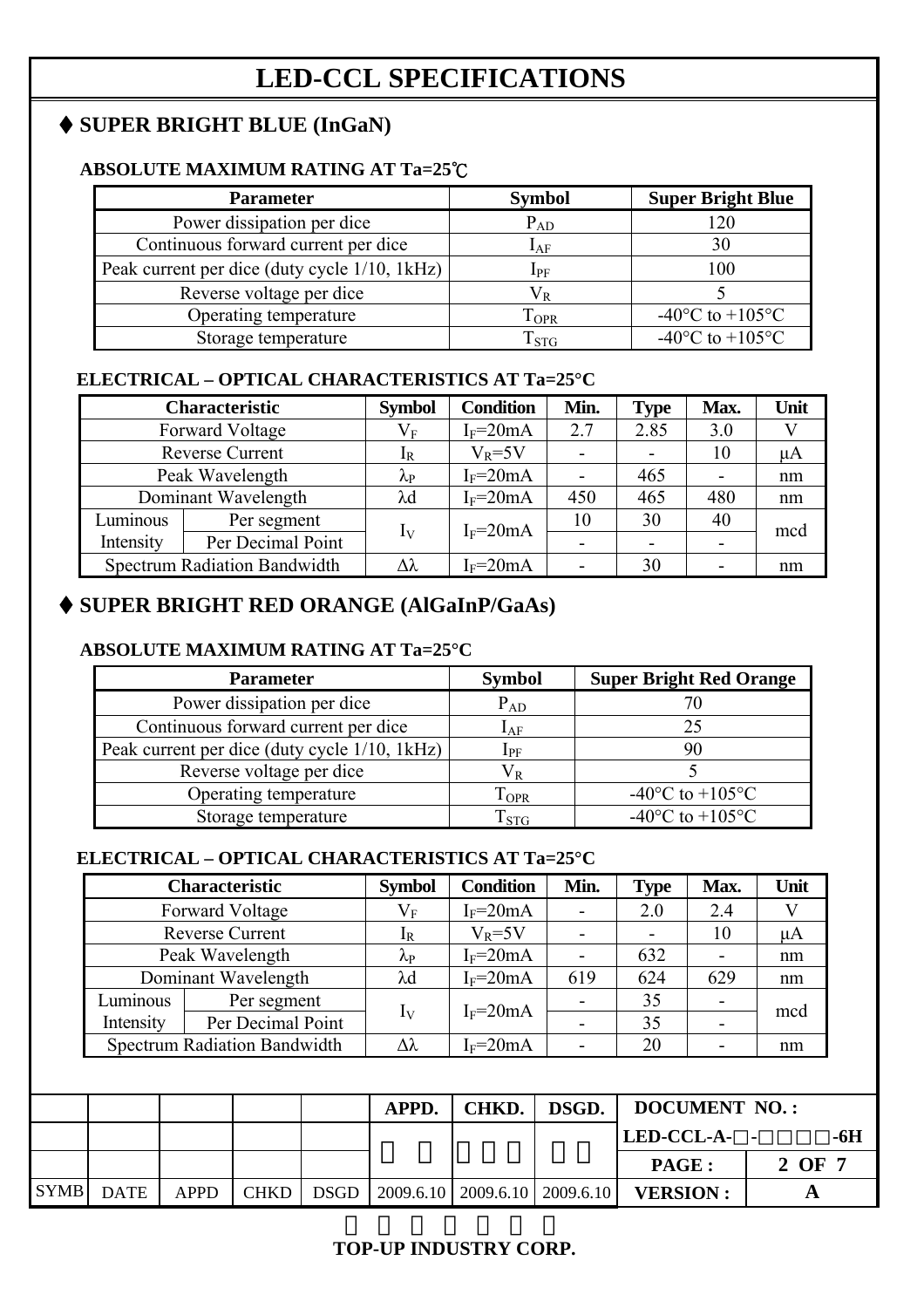## **TYPICAL ELECTRO-OPTICAL CHARACTERISTIC CURVES**

**( 25°C Free Air Temperature Unless Otherwise Specified )** 

## **Super Pure Green (AlGaInP/GaAs)**





## **Super Bright Yellow (AlGaInP/GaAs)**

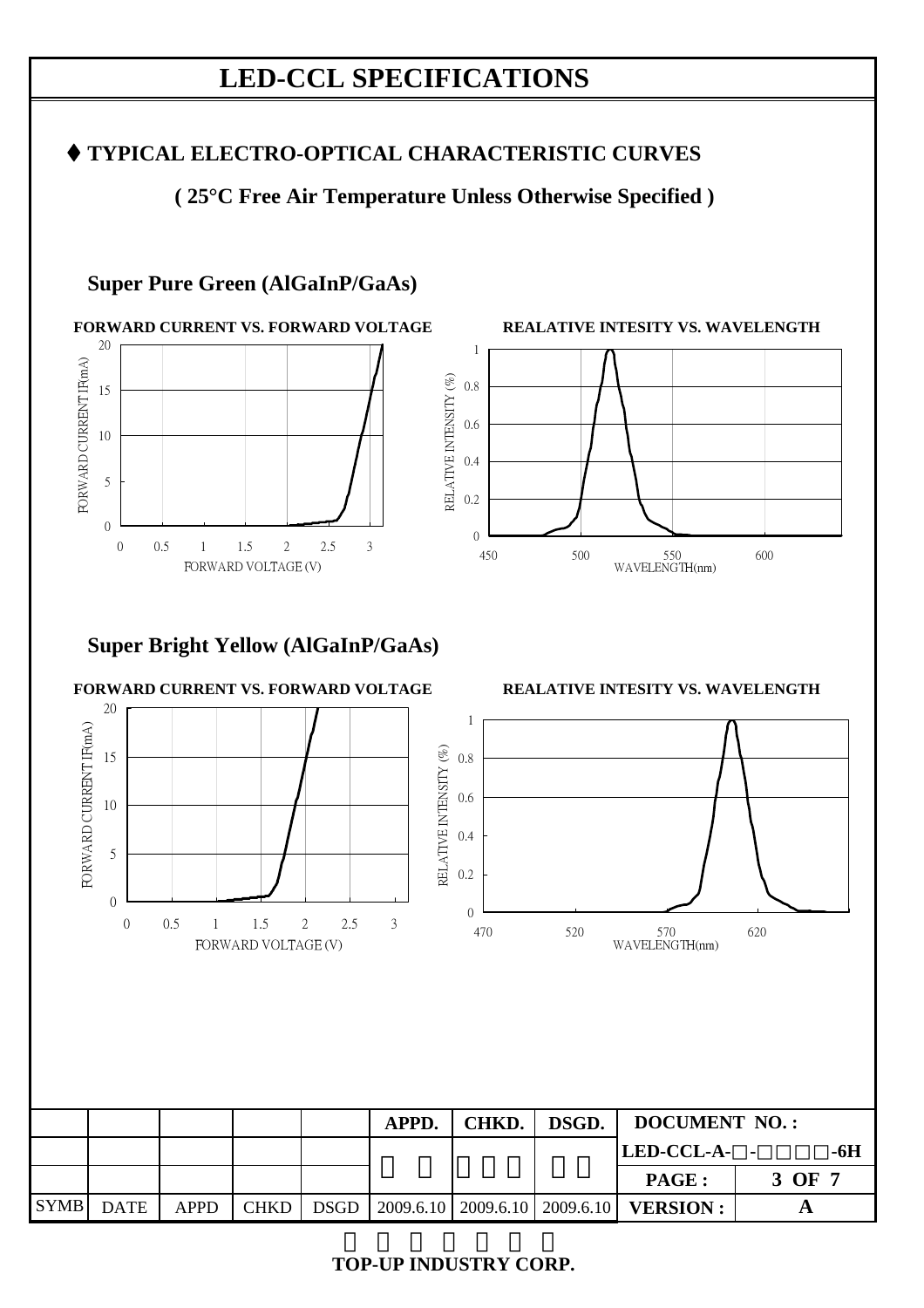## **TYPICAL ELECTRO-OPTICAL CHARACTERISTIC CURVES**

**( 25°C Free Air Temperature Unless Otherwise Specified )** 

## **Super Bright Blue (InGaN)**



# **Super Bright RED ORANGE (AlGaInP/GaAs)**

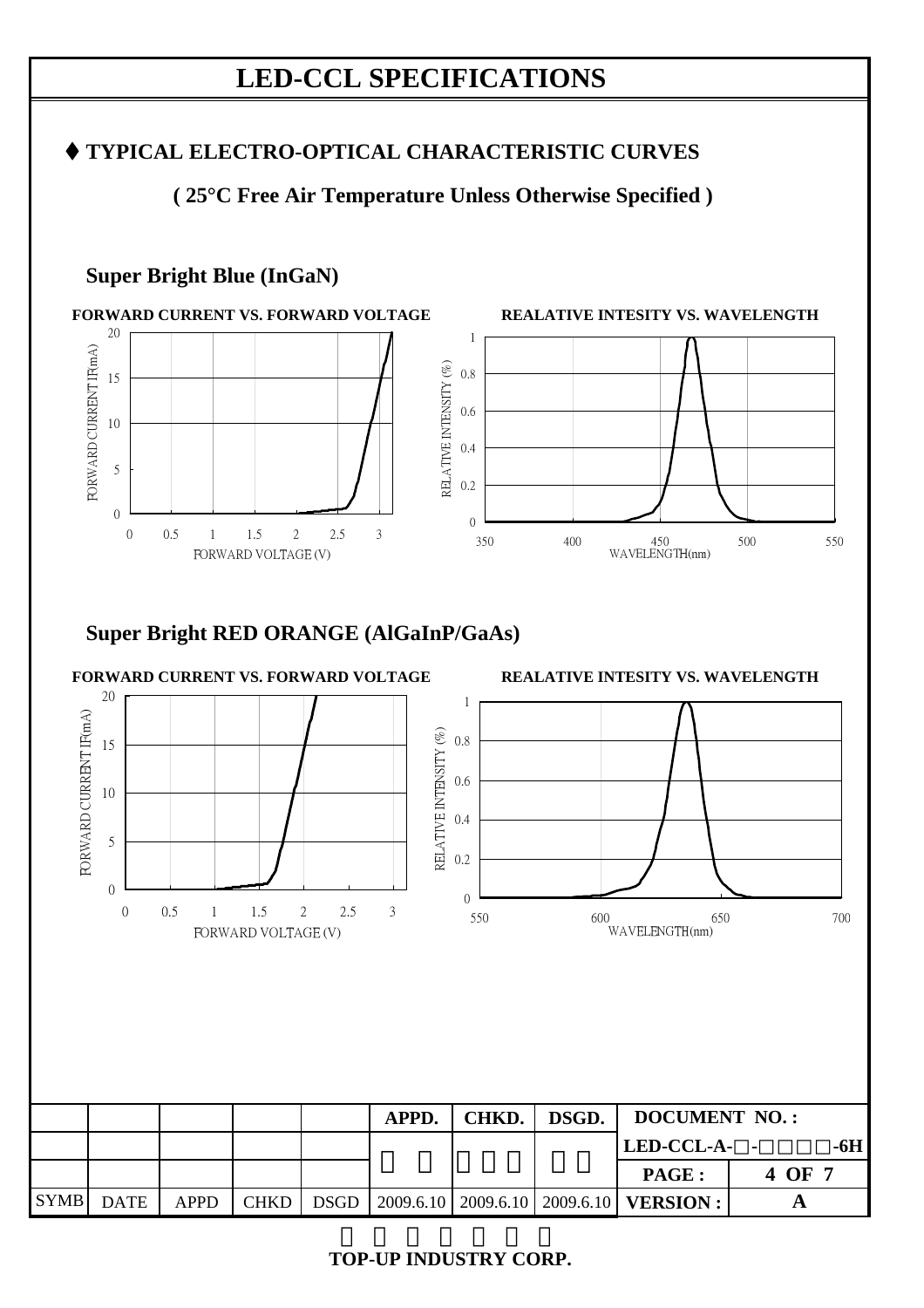# **RELIABILITY SPECIFICATION**

The Reliability of Products shall be satisfied with items listed below

| N <sub>O</sub> | Item                              | <b>Test Conditions</b>                                              | Test Hours/Cycle | Accept/Reject |
|----------------|-----------------------------------|---------------------------------------------------------------------|------------------|---------------|
| Т.             | Solder Heat                       | TEMP: $260^{\circ}$ C $\pm$ 5°C                                     | 10 Sec           | 0/1           |
| $\overline{2}$ | Temperature Cycle                 | $-40^{\circ}$ C $\sim$ 105 $^{\circ}$ C<br>(15min.~5min.~15min.)    | 300 Cycles       | 0/1           |
| 3              | <b>Thermal Shock</b>              | $-10^{\circ}C - 105^{\circ}C$<br>$(15min. \sim 10sec. \sim 15min.)$ | 300 Cycles       | 0/1           |
| $\overline{4}$ | <b>High Temperature Storage</b>   | TEMP:105°C                                                          | $1000$ Hrs       | 0/1           |
| 5              | Low Temperature Storage           | $TEMP: -40°C$                                                       |                  | 0/1           |
| 6              | DC Operating Life                 | TEMP: $25^{\circ}$ C<br>$I_F = 20mA$                                | 1000Hrs          | 0/1           |
| 7              | High Temperature/High<br>Humidity | 85°C/85% RH                                                         | 1000Hrs          | 0/1           |

Note: Failure Judgment Criteria is  $Iv_{(initial)} \leq Iv_{(final)} \times 0.5$  or  $Vf_{(final)} \geq Vf_{(max)}$ 

 Iv(initial): To test Iv value of the chip before the reliablility test Iv (final) : The test value of the chip that has completed the reliablility test Vf (final): The test value of the chip that has completed the reliablility test Vf (max): Upper Specification Limit

|           |             |             |             | APPD. | CHKD.                               | DSGD. | <b>DOCUMENT NO.:</b> |        |  |
|-----------|-------------|-------------|-------------|-------|-------------------------------------|-------|----------------------|--------|--|
|           |             |             |             |       |                                     |       | LED-CCL-A- -<br>-6H  |        |  |
|           |             |             |             |       |                                     |       | <b>PAGE:</b>         | 5 OF 7 |  |
| SYMB DATE | <b>APPD</b> | <b>CHKD</b> | <b>DSGD</b> |       | $2009.6.10$   2009.6.10   2009.6.10 |       | <b>VERSION:</b>      |        |  |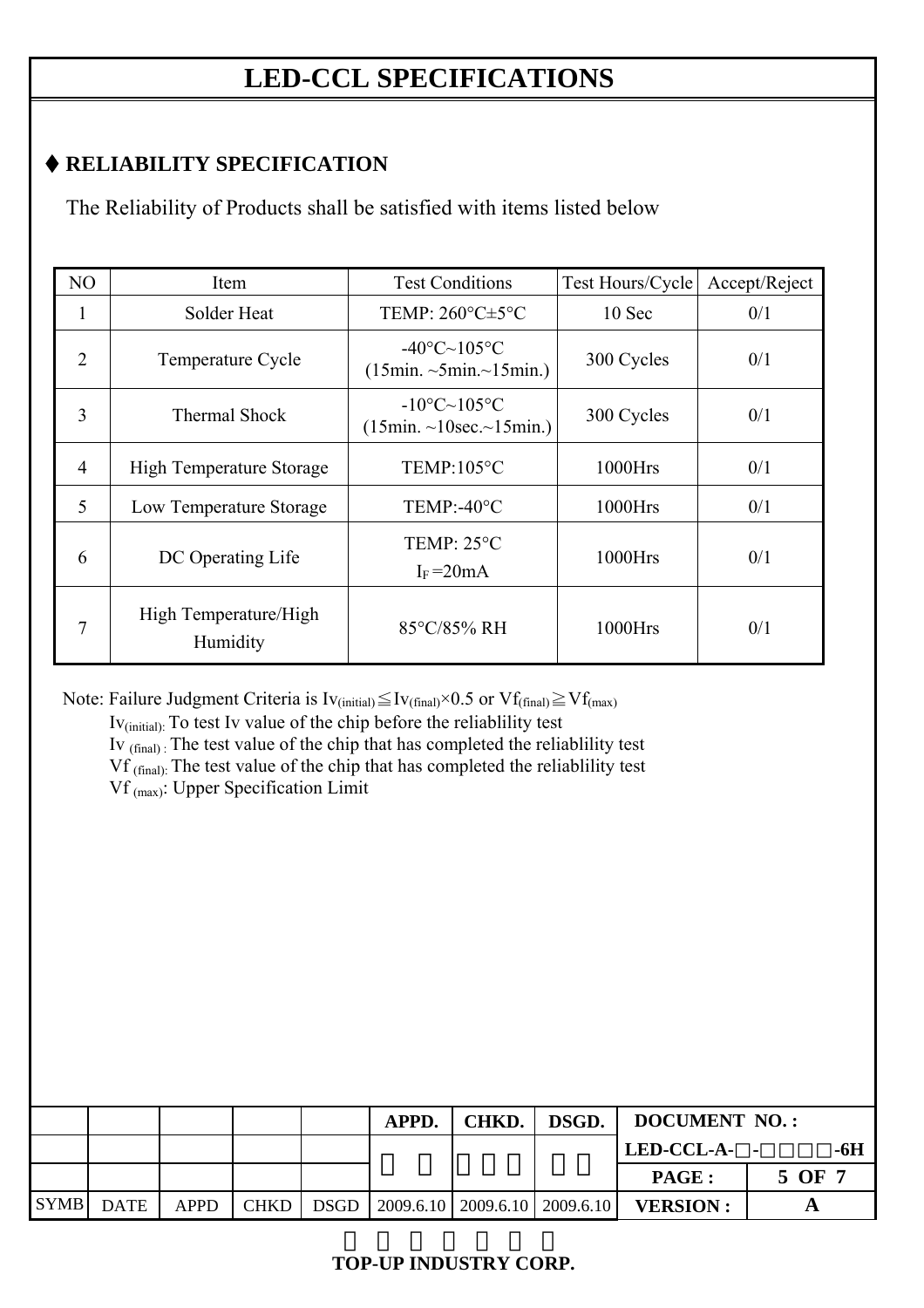



时间(sec)

| Profile Feature                            | Dip Solder Assembly      |  |  |
|--------------------------------------------|--------------------------|--|--|
| Preheat Ramp-Up Rate                       | $1\sim2^{\circ}$ C/sec   |  |  |
| Preheat Temperature Min                    | $100^{\circ}$ C          |  |  |
| Preheat Temperature Min                    | $120^{\circ}$ C          |  |  |
| Preheat Time                               | $86 - 100$ sec           |  |  |
| Peak/Classification Temperature            | 250~258°C                |  |  |
| Time Within 5°C of Actual Peak Temperature | $3 - 4$ sec              |  |  |
| Ramp-Down Rate                             | $1 \sim 3^{\circ}$ C/sec |  |  |
| Time of All the Dip Solder Assembly        | About 3.5 min            |  |  |

## **Storage Condition**

- 7.1.Storage Environment
	- $-20$  to 30°C, 20 to 60%RH.

(Storage in high temperature and high humidity shall be avoided).

 ● 7.2.After this bag is opened , devices that will be applied to infrared reflow , vapor-phase reflow ,or equivalent soldering process must be:

- a).Completed within 24hours. b).Stored at less than 30%RH.
- $\bullet$  7.3. Devices require baking mounting , if:7.2 (a) or 7.2 (b) is not met.

● 7.4.If baking is required, devices must be baked under below conditions: 12hours at 60 $\degree$ C ± 3 $\degree$ C

|             |             |             |             | APPD.                                      | CHKD. | DSGD. | <b>DOCUMENT NO.:</b> |        |  |
|-------------|-------------|-------------|-------------|--------------------------------------------|-------|-------|----------------------|--------|--|
|             |             |             |             |                                            |       |       | LED-CCL-A- -<br>-6H  |        |  |
|             |             |             |             |                                            |       |       | PAGE :               | 6 OF 7 |  |
| <b>SYMB</b> | <b>DATE</b> | <b>APPD</b> | <b>CHKD</b> | $DSGD$   2009.6.10   2009.6.10   2009.6.10 |       |       | <b>VERSION:</b>      |        |  |